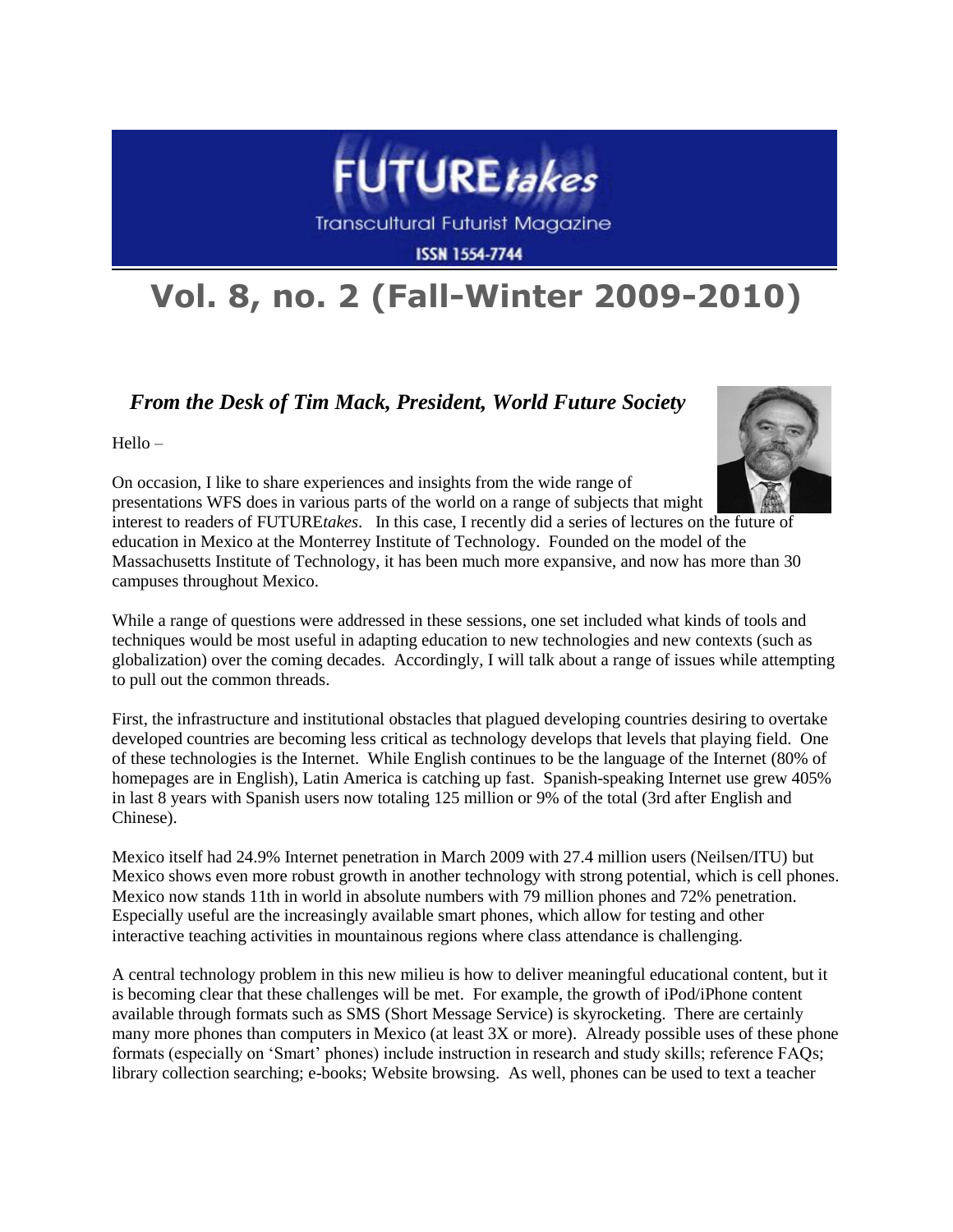and access sites like iTunes, University, and a range of RSS feeds. Most smart phones are now location aware and thus able to assist on projects on community history, mapping, geotags, etc.

Of course, there are many schools in Mexico and elsewhere who still see personal technology as a disruptive force rather than an educational tool. But even computer games do teach some desired skills – analytical thinking, team building, multitasking, and problem solving under stress. While there are inappropriate times for the use of personal electronics in classrooms, they should be considered as tools rather than totally prohibited. Preparing for the future means working to anticipate the nature and needs of students…and these needs are evolving, so the dialog is ongoing and connected. And the challenge should be not to control use of personal digital assistants (PDAs) of all types, but to add useful teaching content. And so my advice is to look at students and see who they are and what PDAs they are using. Both students and tools are getting more diverse all the time. Listen to change and understand it!

This observation also highlights the changing role of the residential campus in colleges (and the decline of on-campus students in the relative percentage of total enrollment versus participation via chat rooms and asynchronous discussion boards). Other technologies such as remote proctors for lectures can be additionally enhanced by new developments such as 360-degree cameras and the use of bioID techniques such as fingerprint scans to assure that the correct student is taking the correct exam, etc. Of course, this does not address the question of athletic and social events as a part of the school experience.

Another critical question for the future of education is, "What do students need to know?" This means developing a list of roles and skills that are desirable outcomes of education. Many say that a curriculum centering on "Knowledge Creation and Breakthrough Thinking" should be one critical focus, as we are faced with a challenging and rapidly changing world. Accordingly, more emphasis is being put on constructive skills including entrepreneurial ones. But understanding world economies and cultures is also critical. The concept of the "slavery of ignorance" still holds true, as does the connection between education and democracy. The basic idea is to prepare for careers that do not yet exist…with skill sets like economic and media literacy/cross disciplinary learning/intellectual entrepreneurism (in other words, building citizens who are curious and persistent). When we look at critical skills for the Future we see that Creativity/ Analytical Problem Solving/ Teamwork & Collegiality/Communications Ability/Self-Directed Learning/ Cyber Literacy are critical… not just some of these but all.

A final strategy for the future is the integration of constructive student interests in curriculum content. Timely issues like the environment provide the grist for discussions and even action items through tracking these relevant issues in the news and planning constructive local activities. Environmental thinking easily lends itself to a foresight model…looking both at the longer view and the consequences of present actions. If there is not an existing curriculum track or textbook, a club approach can be taken at a school or as an adjunct activity in collaboration with any environmental curriculum that already exists. Often, a number of local teachers will not have an academic background in this area (or in the area of foresight) nor the tools to really dig down into the subject matter. In that case it may be possible to enlist community mentors with the relevant experience.

One club-oriented approach to environmental issues is as follows: 1) There is a problem; 2) Let"s develop a solution; 3) Carry out relevant action items. This effort might include one or more of the following: RESEARCH, REDUCE, REUSE, RECYCLE, REDESIGN, AND EDUCATE. A common model is that the club meets once a week and specific project subcommittees meet on other days of the week. The ideal mix is getting students, school staff, and administrators all involved in the effort. Usually, there is no budget for student clubs, so small scale fundraisers are necessary to cover expenses. One productive approach is that kids and adults work side by side as peers to solve environmental problems. Usually a problem, research, and solution approach is used, as noted above. The research is documented, along with the results. It has been found that the best programs are often student run –